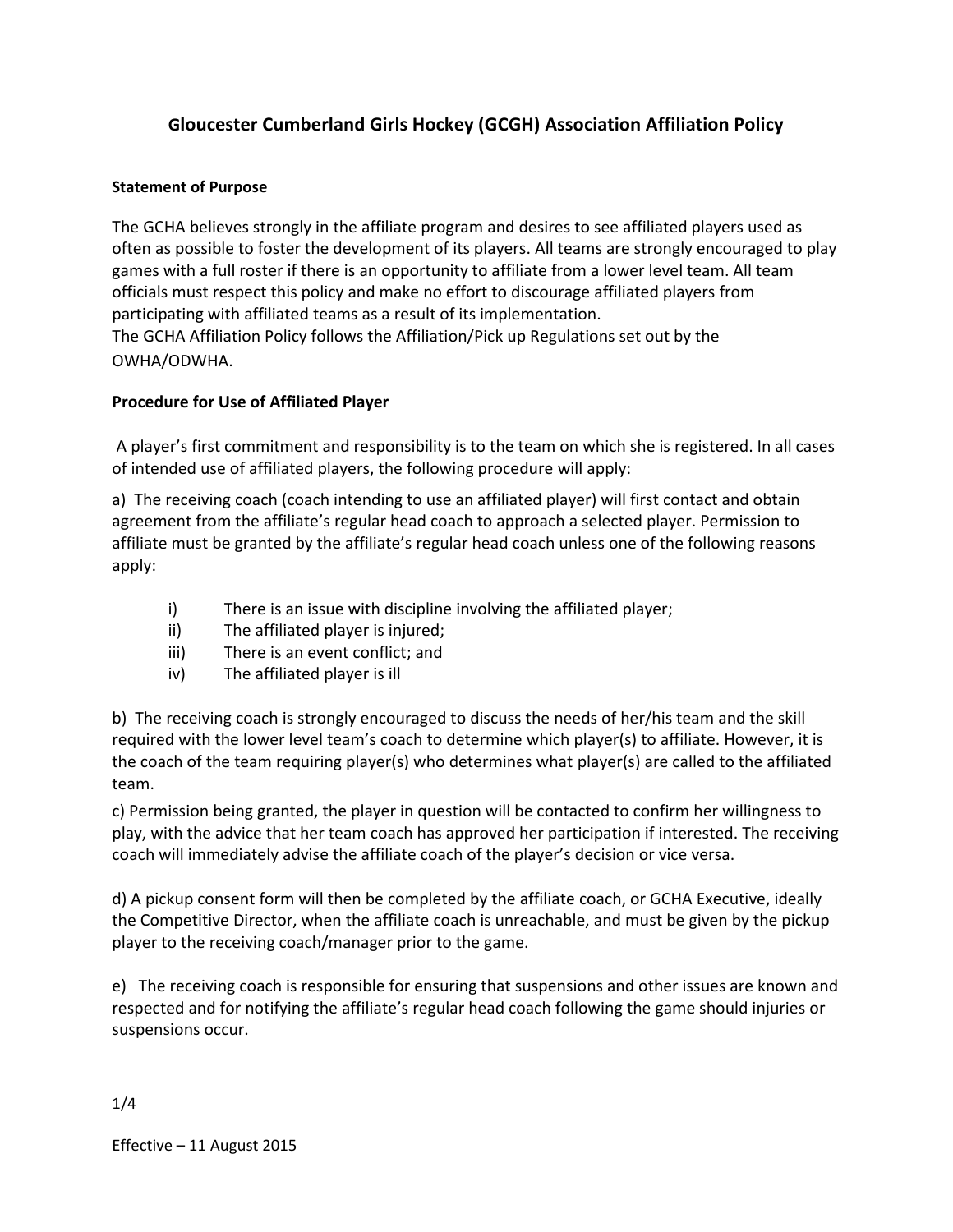# **Affiliation from GCGH House League Team to GCGH Competitive Team or another GCGH House League Team**

To affiliate players from a GCGH House League team, the same process and paperwork requirements apply with one exception. *The requesting coach shall inform the GCGH Registrar 24 hours in advance of any affiliation request for a player to play a game so that it can be officially submitted to the ODWHA Registrar for approval.* Within House League, players can only be affiliated from a House League team from the level below (ex. Bantam team would call up from Peewee not another Bantam team). Goalies will be the exception ‐ goalies can be from the same level or the level below (ex. Bantam team may pick up a player from another Bantam HL team or any Peewee team).

**Affiliation for Exhibition or League Game**: Anytime a player is affiliated for a league or exhibition game, the GCGH/OWHA Pick‐up Consent form (not for tournaments) must be completed by the affiliate coach, or GCGH Executive, ideally the Competitive Director, when the affiliate coach is unreachable, and given by the pickup player to the receiving coach/manager prior to the game. The receiving coach is responsible for ensuring that the proper paperwork is completed.

All affiliated players must be identified on the game sheet (in which the affiliate player plays), will have the initials "AP" (affiliate player) placed beside the affiliate's name as a record for the league statistician and any subsequent protests or inquiries by the ODWHA or the OWHA. The properly signed and completed Pick‐up Consent form must be given to the home team to be attached to the white copy of the game sheet sent to the statistician. Keep a copy of the fully approved form.

The GCGH/OWHA Pick‐up Consent form (not for tournaments) can be found at: http://www.owha.on.ca/pdf/2013‐2014/July2013/pdf/PickUpConsentForm‐NotForTournament.pdf

**Affiliation for Sanctioned Tournaments**: Anytime a player is affiliated for a sanctioned tournament, the GCHA/OWHA Pick‐up Consent form (for sanctioned tournaments) must be completed by the affiliate coach, or GCGH Executive, ideally the Competitive Director, when the affiliate coach is unreachable, and given to the receiving coach/manager prior to the tournament. The properly signed and completed Pick Up Consent Form (for sanctioned tournaments) must be submitted to the convenor of the tournament before the player's first game. Keep a copy of the fully approved form. The receiving coach is responsible for ensuring that the proper paperwork is completed.

All affiliated players must be identified on the game sheet with the letters "AP" (affiliate player). Note that for tournaments, the pickup player may only participate with one team during the tournament and specific tournament rules may need to be followed (please ensure to check in advance of bringing the player).

The GCHA/OWHA Pick-up Consent form (for sanctioned tournaments) can be found at: http://www.owha.on.ca/pdf/20132014/July2013/pdf/PickUpConsentFormForSanctionedTourname nt.pdf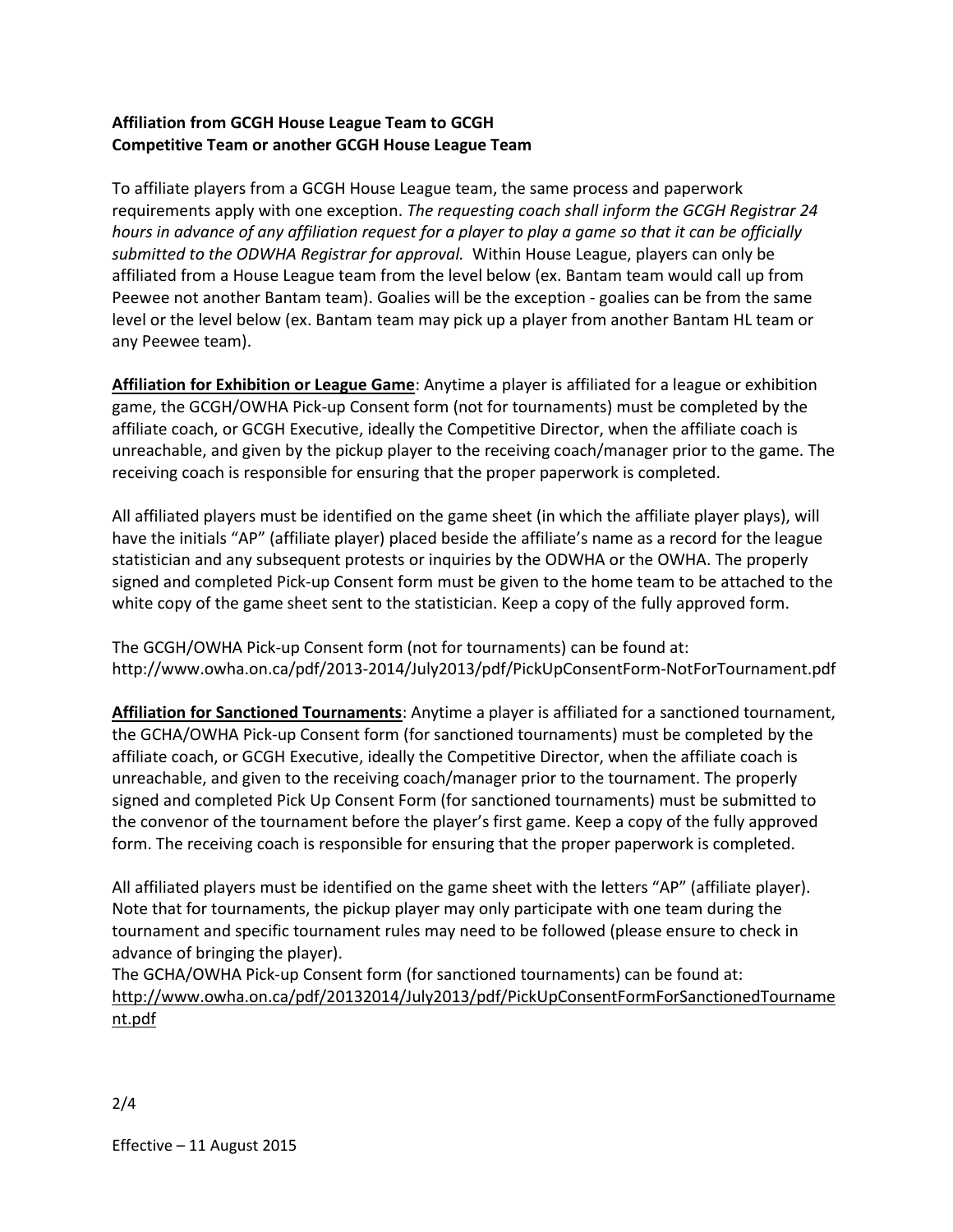# **Player and Game Limits** and **Use of Affiliated Goalies**

A team may not bring up more than three (3) affiliated players for any given game and cannot exceed the number of registered players on their team. Suspended players cannot be replaced.

| No individual player, used as pick up/affiliate for   | <b>Limit Number</b>    | <b>Forms</b>             |
|-------------------------------------------------------|------------------------|--------------------------|
| ODWHA league play is allowed to play at a higher      |                        |                          |
| level more than five (5) ODWHA league games during    |                        |                          |
| the regular and playoff season. Any player within     |                        |                          |
| ODWHA teams who plays more than five (5) games        |                        |                          |
| at a higher level shall become ineligible for further |                        |                          |
| play with her original team. The player's future      |                        |                          |
| status will be determined by the ODWHA Board of       |                        |                          |
| Directors.                                            |                        |                          |
| Practice                                              | Unlimited              | None                     |
| <b>Exhibition Games</b>                               | Unlimited              | Pickup consent form (not |
|                                                       |                        | for sanctioned           |
|                                                       |                        | tournaments)             |
| ODWHA League / playoff game                           | 5 OWDHA league games   | Pickup consent form (not |
|                                                       | during the regular and | for sanctioned           |
|                                                       | playoff season         | tournaments)             |
| Tournament                                            | Unlimited              | Pickup consent form (for |
|                                                       |                        | sanctioned tournaments)  |

In recognition of the shortage of goalies, teams needing to bring up affiliated goalies for more than five regular ODWHA league games may request an exemption from the ODWHA Registrar. Such exemptions to the five game movement limits will only be granted in cases of injury, illness or other extenuating circumstances.

In the event that a goalie from a lower level is not available, the ODWHA Registrar may approve the use of a goalie from the same level to replace an injured or ill goalie upon provision of a medical certificate. A goalie from the same level may not play for the same team more than three (3) times, or in extenuating circumstances, upon ODWHA Board of Directors approval, exceptions may be permitted.

### **Use of Affiliated Players in Playoffs**

Playoff affiliation must adhere to ODWHA playoff policy rules. Upward movement of players during playoffs, not to exceed the number of registered players on their teams, can only occur if any of the following conditions are met and officially accepted (24 hours in advance of the game to be played) by the ODWHA Executive Registrar:

- i) To replace an injured or an ill player who will provide a medical certificate indicating she cannot play in a particular game;
- ii) To replace a player who has permanently left the Ottawa District (not simply quit the team) and provided an updated OWHA registration form had previously been submitted;

3/4